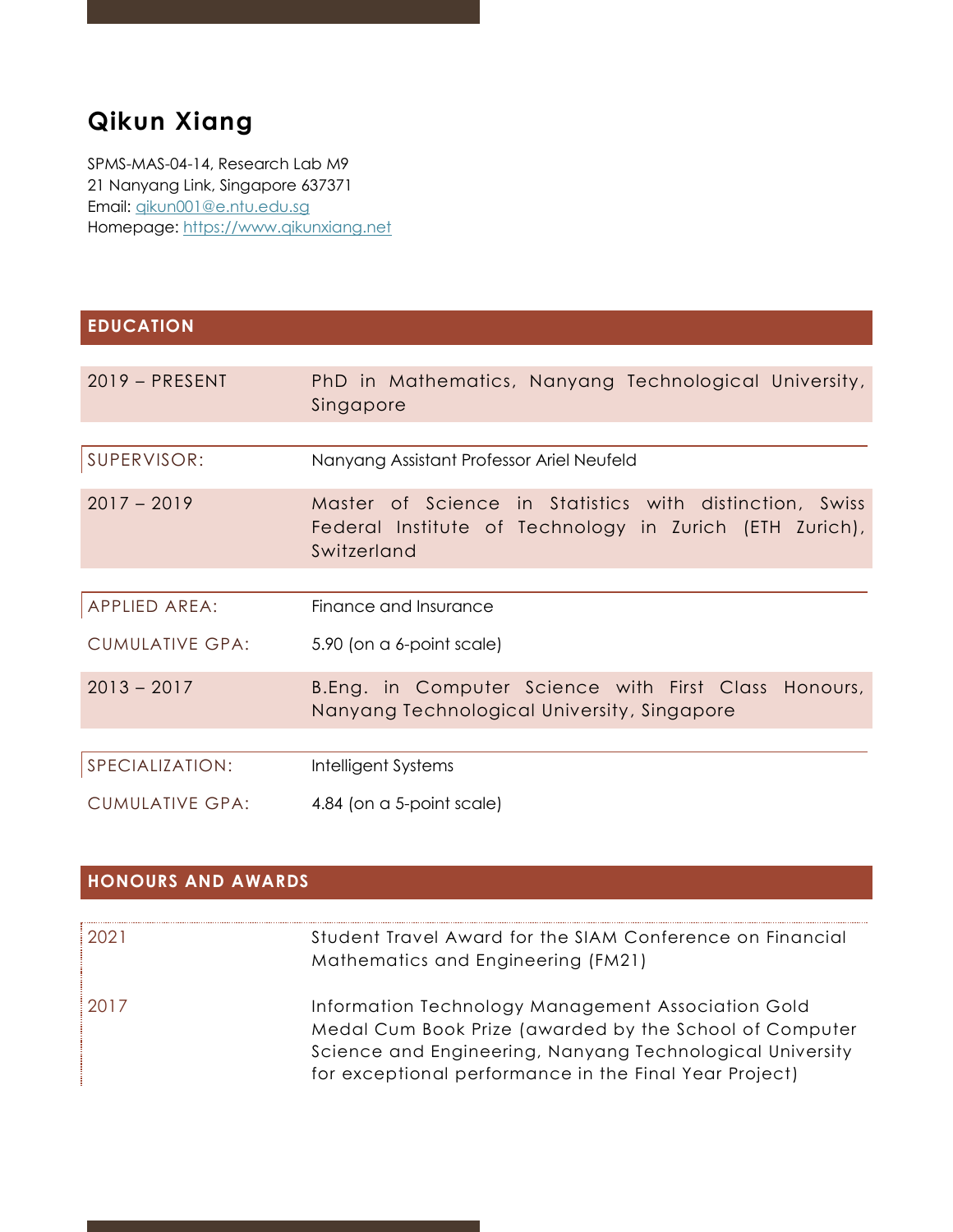2014 – 2016 Dean's List (awarded by the School of Computer Science and Engineering, Nanyang Technological University to the top 5% of the cohort)

#### **PUBLICATIONS AND PREPRINTS**

- o Ariel Neufeld and Qikun Xiang, Numerical method for approximately optimal solutions of two-stage distributionally robust optimization with marginal constraints. Preprint, arXiv:2205.05315, 2022 (submitted).
- o Shunan Sheng, Qikun Xiang, Ido Nevat, and Ariel Neufeld, Binary Spatial Random Field Reconstruction from Non-Gaussian Inhomogeneous Time-series Observations. Preprint, arXiv:2204.03343, 2022 (submitted).
- o Ariel Neufeld and Qikun Xiang, Numerical method for feasible and approximately optimal solutions of multi-marginal optimal transport beyond discrete measures. Preprint, arXiv:2203.01633, 2022 (submitted).
- o Ariel Neufeld, Antonis Papapantoleon, and Qikun Xiang, Model-free bounds for multi-asset options using option-implied information and their exact computation. *Management Science,* 2022 (accepted).
- o Qikun Xiang, Ariel Neufeld, Gareth W. Peters, Ido Nevat, and Anwitaman Datta, A Bonus-Malus Framework for Cyber Risk Insurance and Optimal Cybersecurity Provisioning. Preprint, arXiv:2102.05568, 2021 (submitted).
- o Qikun Xiang, Ido Nevat, and Gareth W. Peters, "Bayesian Spatial Field Reconstruction With Unknown Distortions in Sensor Networks," in *IEEE Transactions on Signal Processing*, vol. 68, pp. 4336-4351, 2020, doi: 10.1109/TSP.2020.3011023.
- o Qikun Xiang, Jie Zhang, Ido Nevat, and Pengfei Zhang, A Trust-based Mixture of Gaussian Processes Model for Reliable Regression in Participatory Sensing, 26th International Joint Conference on Artificial Intelligence (IJCAI), 2017.
- o Qikun Xiang, Jie Zhang, Ido Nevat, and Pengfei Zhang, A Trust-based Mixture of Gaussian Processes Model for Robust Participatory Sensing, 16th International Conference on Autonomous Agents and Multiagent Systems (AAMAS), 2017 (extended abstract).